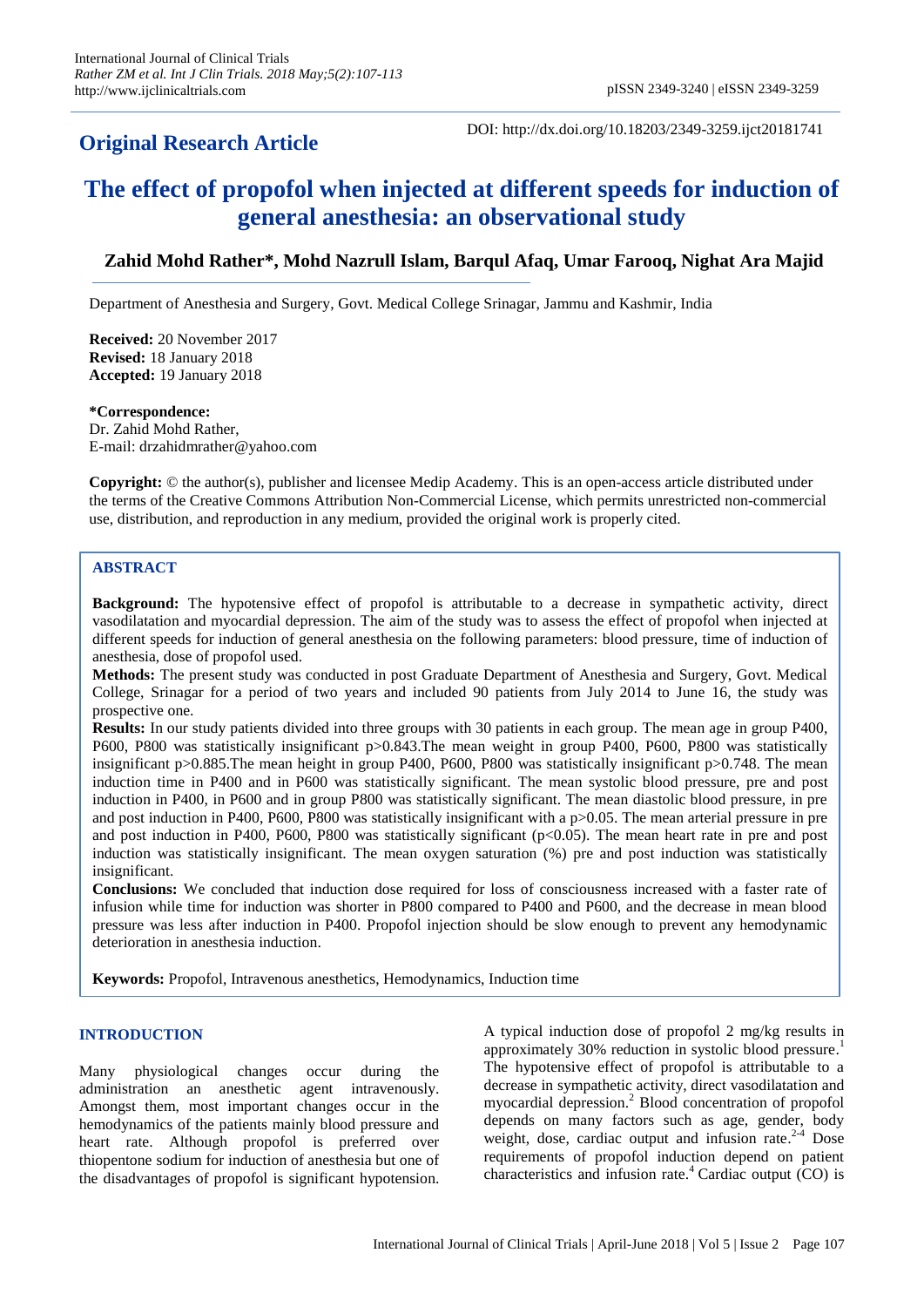thought to be an important factor affecting the induction of anesthesia. <sup>5</sup> Hypotensive effects of propofol are generally proportional to the dose and rate of administration. $6-8$  When propofol is administered as a 2 mg/kg IV bolus (PG), SBP decreased by 20%. There was also a decrease in DBP and MAP by 16% and 19%. Studies have shown that a slower injection of propofol decreases cardiovascular effects.<sup>9,10</sup> However, slow injection may also result in longer induction times.<sup>11</sup> In a recent study using a target controlled infusion, Liu et al demonstrated that the decrease in SBP was significantly less when propofol was given in a step wise technique with an initial plasma concentration of 2.0 mg/ml and then raised to a target plasma concentration of 4.0  $mg/ml.<sup>12</sup>$ 

## *Aims and objectives*

To study the effect of propofol when injected at different speeds for induction of general anesthesia on the following parameters: blood pressure, time of induction of anesthesia, dose of propofol used.

## **METHODS**

The present study was conducted in Post Graduate Department of Anesthesia and Surgery, Govt. Medical college; Srinagar for a period of two years, from July 2014 to June 16, the study was prospective one. A written informed consent was obtained from the patients for participation in the study. A total of 90 American Society of Anesthesiologists (ASA) I & II patients of both sexes aged 25-55 years were included in this observational study. Patients included in this study were scheduled for elective surgery under General Anesthesia in supine position.

## *Exclusion criteria*

Emergency surgery, obesity (BMI >35), patients on antihypertensive drugs, diabetes mellitus and known allergy to propofol. Patients were divided into 3 groups with 30 patients in each group according to different propofol infusion speeds used before induction of general anesthesia. Propofol was given in the form of infusion with the help of infusion pumps, at three different rates of 400 ml/hr, 600 ml/hr and 800 ml/hr to each group respectively. We choose these infusion rates based on previous studies. 13,14 Monitoring of unconsciousness was done using entropy. Hypotension, time of induction and dose of propofol used was compared among the three groups. Heart rate, ECG, pulse oximeter and non-invasive blood pressure were monitored in un-premedicated patients who were fasting for at least 8 hours before the induction of anesthesia. An intravenous line with 18 gauge canula was secured and IV fluids started. Then 1% propofol was administered to the patients with the help of infusion pump to deliver appropriate rate until the entropy values reach 40. After that fentanyl (1 g/kg) and atracurium (0.5 mg/kg) was administered and anesthesia was maintained with isoflurane in 50%  $O_2-N_2O$ . All patients were intubated and ventilated in volume controlled ventilation mode. Following parameters were noted: demographic profile of the patient, blood pressure before and after induction of anesthesia, time required for induction of anesthesia (till entropy values reach 40), dose of propofol used for induction of anesthesia till entropy values reach 40.

## *Statistical analysis*

The results of the observations at the end of the study were entered in Microsoft Excel and descriptive analysis of the data was done. Categorical variables were summarized as frequency and percentage. Two ways cross tabulation was used to summarize relationship between categorical variables. Mean and standard deviation was used to summarize continuous variables. A 'P' value of less than 0.05 was taken as significant.

## **RESULTS**

The present study was conducted in post Graduate Department of Anesthesia, and Surgery Govt. Medical College, Srinagar for a period of two years and included 90 patients from July 2014 to Jun 16, the study was prospective one.

In our study 90 patients are included which were divided into three groups with 30 patients in each group. The mean age in group P400 was 38.9±9.21 years (range25- 55), group P600 was 37.7±7.86 years (range 25-53) and in group P800 was  $38.6\pm8.04$  years (range 27-54). Which was statistically insignificant (p=0.843), as shown in Table 1.

Out 30 patients, in group P400 17 (56.7%) were males and 13 (43.3%) were female, in group P600 15 (50%) were males and 15 (50%) were females, in group P800 14 (46.7) were males and 16 (53.3) were females. P value =0.733 statistically insignificant. The mean weight in group P400 being  $70.7\pm6.56$  kg (range 55-83), group P600 being 71.4±5.64 kgs (range 62-81) and group P800 70.8 $\pm$ 5.80kg (range 60-81) with a p $>$ 0.05, statistically insignificant (Table 1).

In our study the mean height in group P400 being 163.5±4.40 cm (range 156-172), group P600 being 164.3±3.98cms (range 158-175) and group P800 163.9±3.73 cms (range 158-171) with a p=0.748, statistically insignificant (Table 1).

In our study the distribution of patients as per ASA status with 23 (76.7%) patients of group P400 in ASA I and 7 (23.3%) in ASA II. In group P600 there were 26 (86.7%) and 4(13.3%) patients in ASA I and ASAII. There were 25 (83.3%) patients of group P800 in ASA I and 5 (16.7%) patients with ASA II, statistically insignificant (p=0.587) shown in Table 2.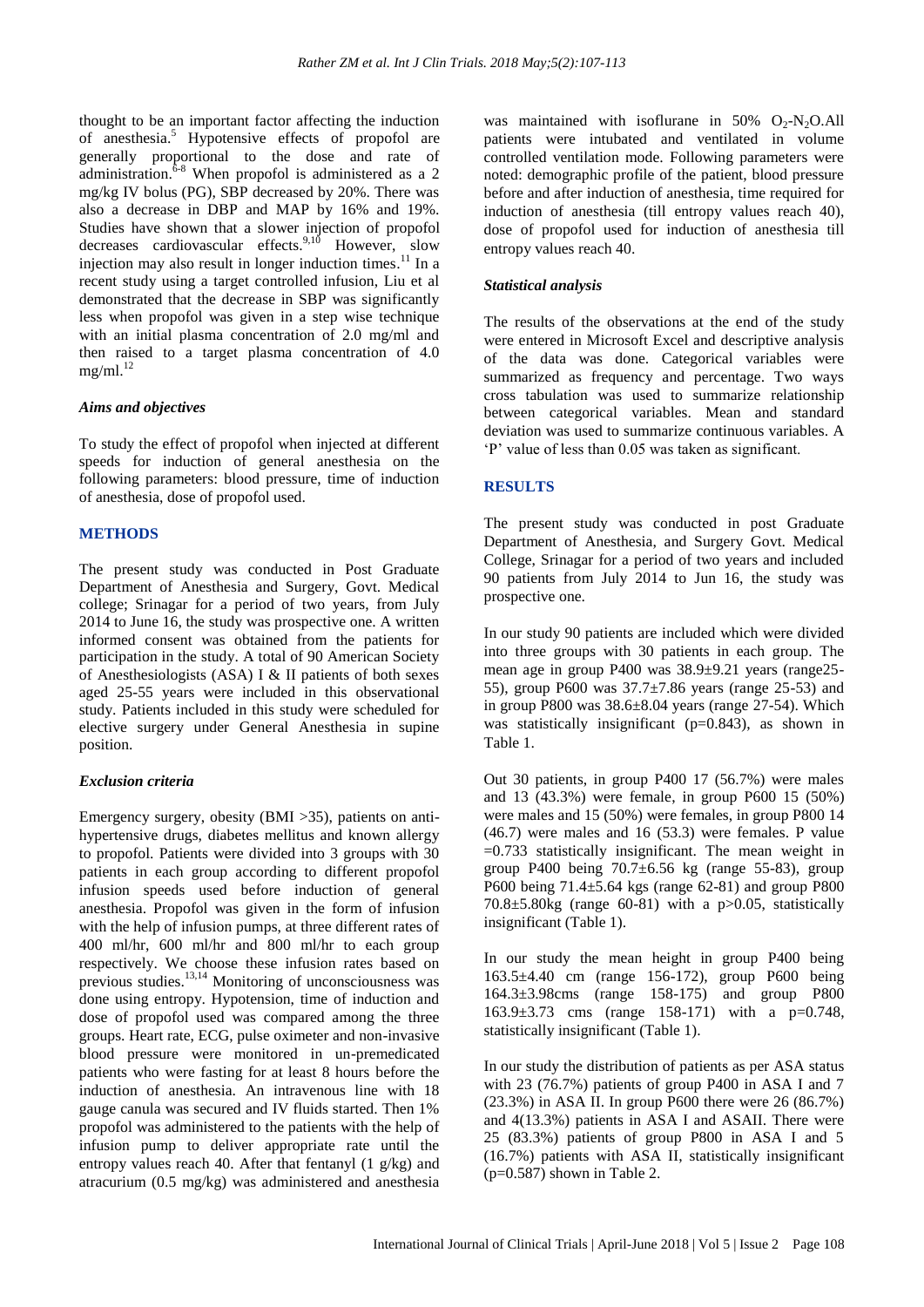## *Rather ZM et al. Int J Clin Trials. 2018 May;5(2):107-113*

## **Table 1: Patients characteristics data in groups.**

|                   | <b>Group P400</b>         | Group P600                 | <b>Group P800</b>                 | <b>P</b> value |
|-------------------|---------------------------|----------------------------|-----------------------------------|----------------|
| Age (years)       | $38.9 \pm 9.21$ (25-55)   | $37.7 \pm 7.86$ (25-53)    | $38.6 \pm 8.04$ (27-54)           | 0.843          |
| <b>Gender M/F</b> | 17/13 (56.7/43.3%)        | $15/15(50/50\%)$           | 14/16 (46.7/53.3%)                | 0.733          |
| Weight (kg)       | $70.7 \pm 6.56$ (55-83)   | $71.4 \pm 5.64$ (62-81)    | $70.8 \pm 5.80$ (60-81)           | 0.885          |
| Height (cm)       | $163.5\pm4.40(156-172)$ , | $164.3 \pm 3.98$ (158-175) | $P800$ 163.9 $\pm$ 3.73 (158-171) | 0.748          |

## **Table 2: Distribution of patients as per ASA status.**

|             | ASA I |               | <b>ASA II</b> |               |         |
|-------------|-------|---------------|---------------|---------------|---------|
| Group       | No.   | $\frac{0}{0}$ | No.           | $\frac{0}{0}$ | P value |
| P400        | ر_ر   | 76.7          |               | 23.3          |         |
| <b>P600</b> | 26    | 86.7          |               | 13.3          | 0.587   |
| <b>P800</b> | رے    | 83.3          |               | 16.7          |         |

## **Table 3: Mean dose of propofol used for induction (mg/kg) among different groups.**

| <b>Groups</b> | Mean | SD    | <b>Range</b> | <b>Comparison</b>                     | <b>P</b> value |
|---------------|------|-------|--------------|---------------------------------------|----------------|
| <b>P400</b>   | 2.25 | 0.246 | $1.9 - 2.9$  | P400 vs. P600                         | $<\!\!0.001$   |
| <b>P600</b>   | 2.71 | 0.285 | $2.3 - 3.4$  | P <sub>600</sub> vs. P <sub>800</sub> | $<\!\!0.001$   |
| <b>P800</b>   | 2.98 | 0.277 | $2.6 - 3.5$  | P800 vs. P400                         | 0.005          |

## **Table 4: Comparison based on induction time (seconds) among different groups.**

| <b>Groups</b> | Mean  | SD   | Range   | <b>Comparison</b>                     | <b>P</b> value |
|---------------|-------|------|---------|---------------------------------------|----------------|
| <b>P400</b>   | 180.9 | 8.78 | 161-199 | P400 vs. P600                         | $< 0.001*$     |
| <b>P600</b>   | 166.7 | 5.53 | 154-175 | P <sub>600</sub> vs. P <sub>800</sub> | ${<}0.001*$    |
| <b>P800</b>   | 129.3 | 4.13 | 121-139 | P800 vs. P400                         | $< 0.001*$     |

## **Table 5: Comparison of systolic blood pressure (mmHg) changes (pre and post induction) among different groups.**

| <b>Groups</b> | <b>Pre induction</b> |           | <b>Post induction</b> |           | Diff. in SBP | <b>P</b> value |
|---------------|----------------------|-----------|-----------------------|-----------|--------------|----------------|
|               | <b>Mean</b>          | <b>SD</b> | <b>Mean</b>           | <b>SD</b> |              | (ANOVA)        |
| <b>P400</b>   | 123.3                | 6.19      | 110.8                 | 4.92      | 12.5         |                |
| <b>P600</b>   | 122.6                | 4.39      | 105.7                 | 4.35      | $16.9*$      | < 0.001        |
| <b>P800</b>   | 122.4                | 4.34      | 102.3                 | 3.64      | $20.1**$     |                |

## **Table 6: Comparison of diastolic blood pressure (mmhg) changes (pre and post induction) among different groups.**

| Group       | <b>Pre induction</b> |           | <b>Post induction</b> |           | Diff. in DBP | <b>P</b> value |
|-------------|----------------------|-----------|-----------------------|-----------|--------------|----------------|
|             | <b>Mean</b>          | <b>SD</b> | <b>Mean</b>           | <b>SD</b> |              | (ANOVA)        |
| P400        | 81.4                 | 4.04      | 75.4                  | 2.56      | 6.0          |                |
| <b>P600</b> | 81.5                 | 3.25      | 75.2                  | 1.90      | 6.3          | 0.785#         |
| <b>P800</b> | 80.9                 | 3.14      | 74.0                  | 2.54      | 6.9          |                |

## **Table 7: Comparison of mean arterial pressure (mmHg) changes (pre and post induction) among different groups.**

| Groups      | <b>Pre induction</b> |           | <b>Post induction</b> |           | Diff. in MAP | P value |
|-------------|----------------------|-----------|-----------------------|-----------|--------------|---------|
|             | <b>Mean</b>          | <b>SD</b> | <b>Mean</b>           | <b>SD</b> |              | (ANOVA) |
| <b>P400</b> | 95.4                 | 4.67      | 87.2                  | 3.23      | 8.2          |         |
| <b>P600</b> | 95.2                 | 3.58      | 85.4                  | 2.53      | $9.8*$       | < 0.001 |
| <b>P800</b> | 94.8                 | 3.45      | 83.4                  | C 77      | 11.4**       |         |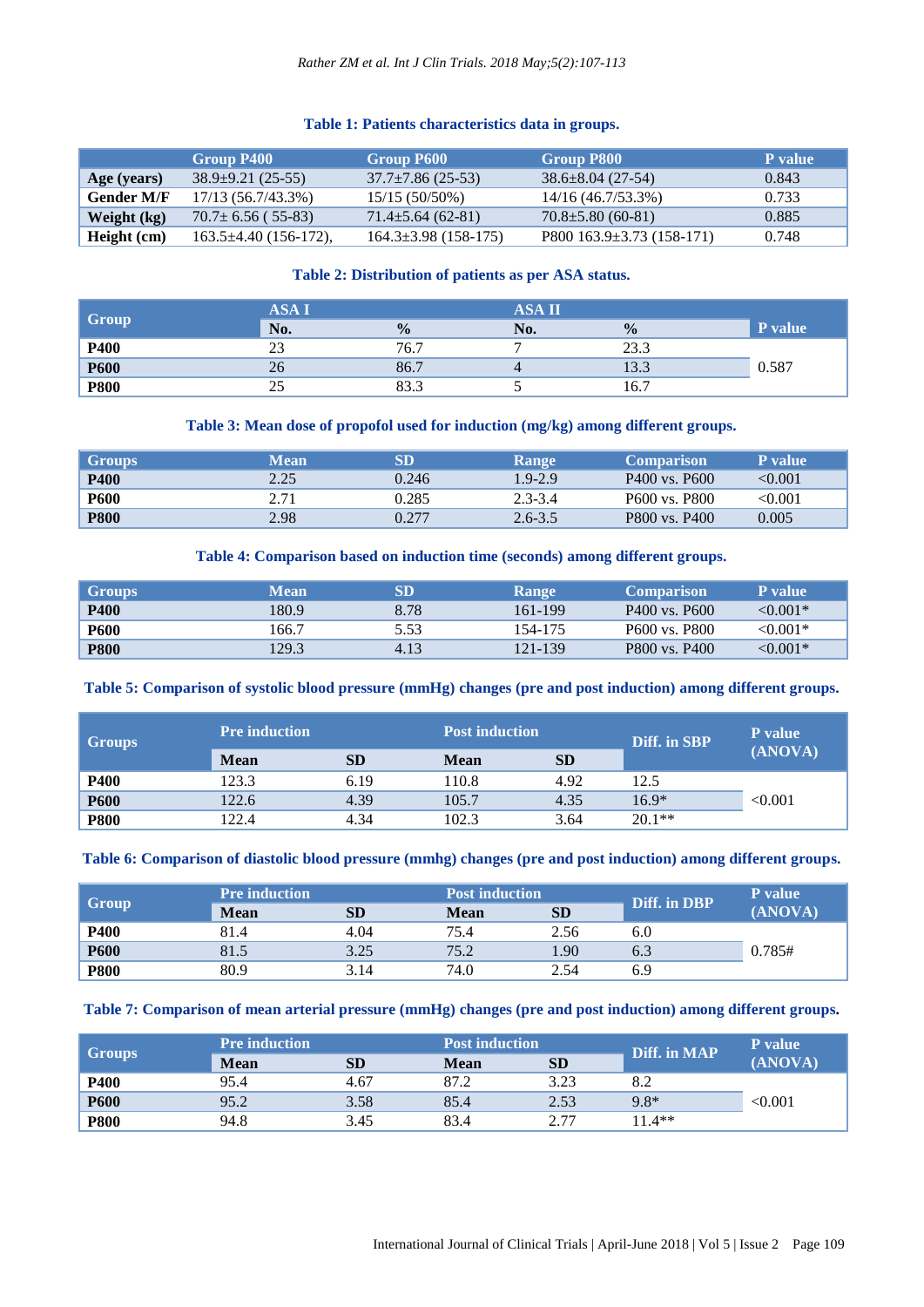| <b>Groups</b> | <b>Pre</b> induction |           | <b>Post induction</b> |           | Diff. in HR | <b>P-value</b> |
|---------------|----------------------|-----------|-----------------------|-----------|-------------|----------------|
|               | <b>Mean</b>          | <b>SD</b> | Mean                  | <b>SD</b> |             | (ANOVA)        |
| <b>P400</b>   | 87.8                 | 4.12      | 83.6                  | 4.25      | 4.2         |                |
| <b>P600</b>   | 88.2                 | 3.48      | 83.8                  | 3.65      | 4.4         | 0.878#         |
| <b>P800</b>   | 88.9                 | 4.27      | 84.6                  | 4.3       | 4.3         |                |

#### **Table 8: Comparison of changes in heart rate (beats/min) (pre and post induction) among different groups.**

**Table 9: Comparison of changes in SpO2 (pre and post induction) among different groups.**

| <b>Groups</b> | <b>Pre</b> induction |           | <b>Post induction</b> |           | Diff. in HR | <b>P-value</b> |
|---------------|----------------------|-----------|-----------------------|-----------|-------------|----------------|
|               | <b>Mean</b>          | <b>SD</b> | <b>Mean</b>           | <b>SD</b> |             | (ANOVA)        |
| P400          | 99.3                 | 0.94      | 98.3                  | 1.18      |             |                |
| <b>P600</b>   | 98.8                 | 1.13      | 98                    | 1.65      | 0.8         | 0.785#         |
| <b>P800</b>   | 99.1                 | 0.94      | 98.2                  | 1.04      | 0.9         |                |

In our study the mean dose of propofol used (mg) for induction among the studied groups was  $2.25 \pm 0.246$  in P400 (range 1.9-2.9) p<0.001,  $2.71 \pm 2.285$  in P600 with (range  $2.3-3.4$ )  $p<0.001$ , and in group P800 the mean dosage was  $2.98 \pm 0.277$  with a range of 2.6-3.5, p=0.005, which was statistically significant, as shown in Table 3. In our study the mean induction time (seconds) among the studied groups was 180.9+8.78in P400 (range 161- 199) p<0.001, 166.7±5.53 in P600 with (range 154-175), p<0.001 and in group P800 the mean time was 129.3±4.13 with a range of 121-139 P<0.1. The difference was statistically significant as shown in Table 4.In our study the mean systolic blood pressure (mmHg) pre and post induction was 123±6.19 and 110.8±4.92 in P400, 122.6±4.39 and 105.7±4.35 in P600 and in group P800 was 122.4±4.34 and 102.3±3.64 respectively. The difference was statistically significant with a  $p<0.05$ , as shown in Table 5. The mean diastolic blood pressure (mmHg) pre and post induction was 81.4±4.04 and 75.4±2.56 in P400, 81.5±3.25 and 75.2±1.90 in P600 and i 80.9 $\pm$ 3.14 and 74.0 $\pm$ 2.54 in group P800 respectively. The difference was statistically insignificant with a p>0.05 as shown in Table 6.

The mean arterial pressure (mmHg) pre and post induction was 95.4±4.67 and 87.2±3.23 in P400, 95.2±3.58 and 85.4±2.53 in P600 and i 94.8±3.45 and 83.4±2.77 in group P800 respectively. The difference was statistically significant with a p<0.05 as shown in Table 7. The mean heart rate (bpm) pre and post induction was 87.8±4.12 and 83.6±4.25 in P400, 88.2±3.48 and 83.8±3.65 in P600 and 88.9±4.27 and 84.6±4.3 in group P800 respectively. The difference was statistically insignificant with a p>0.05 as shown in Table 8. The mean oxygen saturation (%) pre and post induction was 99.3±0.94 and 98.3±1.18 in P400, 98.8±1.13 and 98.0±1.65 in P600 and was 99.1±0.94 and 98.2±1.04 in group P800 respectively. The difference was statistically insignificant p>0.05 as shown in Table 9.

## **DISCUSSION**

The best and ideal method for induction of anesthesia is by injecting an anesthetic agent intravenously. Many drugs have been used for this purpose. In the recent past propofol has been largely been used because of certain advantages over the other drug. Amongst them is rapid recovery from anesthesia and lesser incidence of nausea and vomiting in the postoperative period, but one of the disadvantages of propofol is significant hypotension. A typical induction dose of propofol 2 mg/kg results in approximately 30% reduction in systolic blood pressure. 1 The mechanism of hypotension is attributed to a decrease in sympathetic activity, myocardial depression and direct vasodilation.<sup>1,2,6,16</sup> Hypotensive effects of propofol are generally proportional to the dose and rate of administration.<sup>6-8</sup> Induction with propofol is known to cause decrease in blood pressure. Studies have demonstrated up to a 28% decrease in SBP, an 11% decrease in MAP, and a 19% decrease in DBP. $6,17$  When propofol is administered as a 2 mg/kg IV bolus (PG), SBP decreased by 20%. There was also a decrease in DBP and MAP by 16% and 19%. Due to the inhibitory effect of propofol on baroreflexes and sympathetic activity, the effect of propofol on heart rate is variable with many studies showing decrease in heart rate.<sup>18,19</sup> The objective in the present study was to investigate the effect of injection speed of propofol for induction of anesthesia primarily on blood pressure and secondarily on time and dose of anesthesia. Age wise distribution of patients in our study was not statistically significant P=0.843. Similarly male and female ratio in our study was not significant p=0.733, as shown in Table 1. Sennur et al in their study of 72 patients have similar results.<sup>20</sup> In our study group, the mean weight of the patients was comparable among all the three groups as the difference was statistically insignificant (p=0,885). Mean weight in group P400 being 70.7±6.56kg (range 55-83), group P600 being 71.4±5.64kgs (range 62-81) and group P800 70.8±5.80kg (range 60-81). Sennur et al in their study of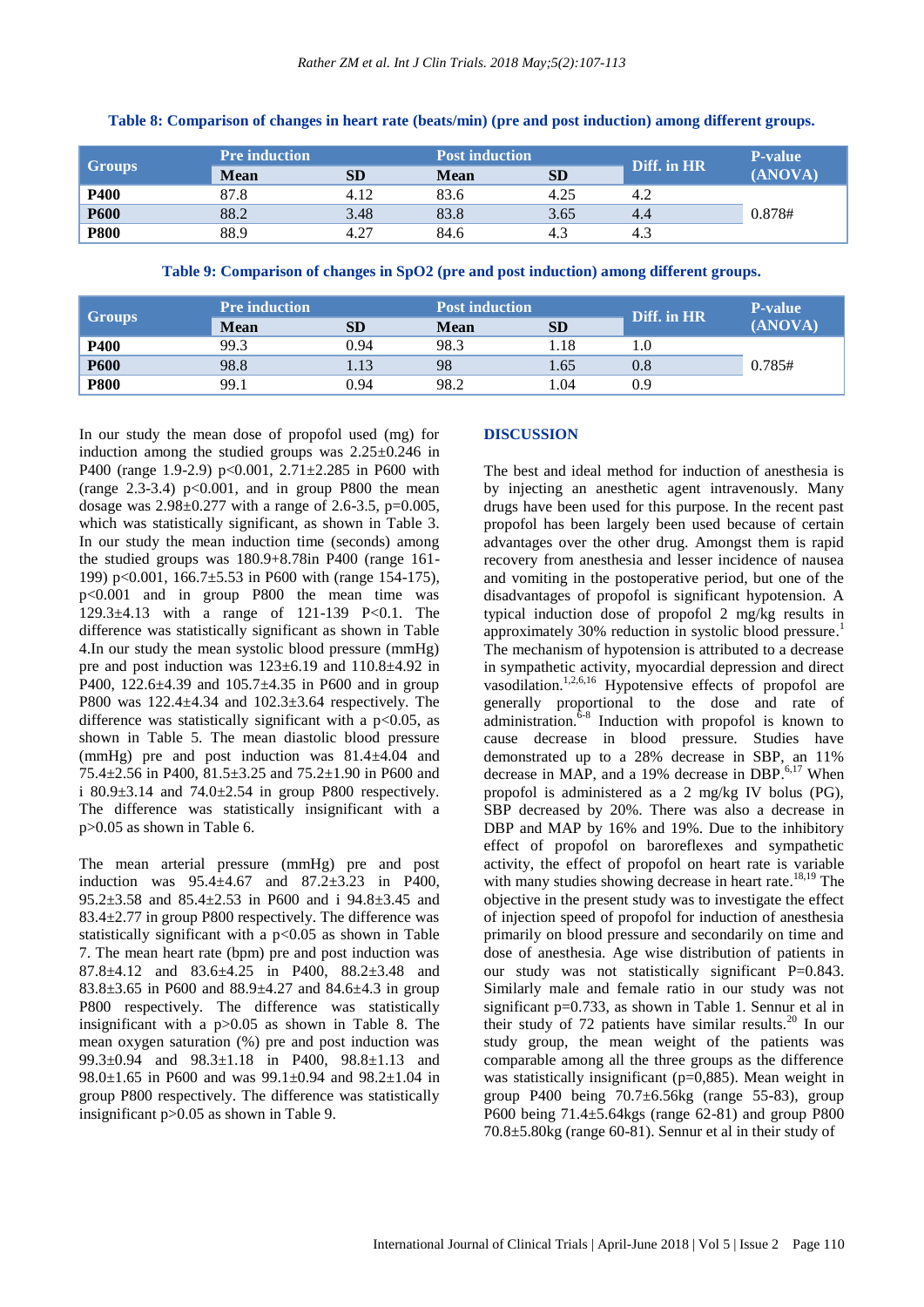72 patients, the mean weight were  $70.7 \pm 14.4$  in p200, 77.5 $\pm$ 14.2 in p300 and 75.3 $\pm$ 17.6 in p400. In our study group, the mean height of the patients was comparable among all the three groups as the difference was statistically insignificant (p=0.748). Mean height in group P400 being 163.5±4.40cm (range 156-172), group P600 being 164.3±3.98cms (range 158-175) and group P800 163.9±3.73cms (range 158-171). Sennur et al in their study of 72 patients, the mean height was 165±9 in p200,  $169±11$  in p300 and  $168±10$  in p400.<sup>20</sup> In our study group, the patients were distributed as per ASA status with 23 (76.7%) patients of group P400 in ASA I and 7 (23.3%) in ASA II. In group P600, 26 (86.7%) were in ASAI and 4 (13.3%) were in ASA II and in group P800 25 (83.3%) patients were in ASA I and 5 (16.7%) patients were in ASA II. No statistical significant difference was found between three groups p=0.587. This shows close resemblance with Kazama.<sup>2</sup> In our study, patients were divided into 3 groups with 30 patients in each group according to different propofol infusion speeds used before induction of general anesthesia. Propofol was given in the form of infusion with the help of infusion pumps, at three different rates of 400 ml/hr, 600 ml/hr and 800 ml/hr to each group respectively. Monitoring of unconsciousness was done using entropy. In our study larger propofol doses were required as the rate of infusion increased. The mean dose of propofol used (mg) for induction was 2.25±0.246 mg/kg in P400 (range 1.9-2.9 mg/kg) p<0.001,  $2.71 \pm 2.285$  mg/kg in P600 with (range 2.3-3.4 mg/kg)  $p<0.001$ , and in group P800 the mean dosage was  $2.98 \pm 0.277$  mg/kg with a range of 2.6-3.5 mg/kg p=0.005. The difference was statistically significant,  $p<0.05$ . Our study shows close resemblance with the study conduct by Peacock, by Stokes and Sennur et al. $20-22$  In our study the mean induction time was shorter in P800 when compared to P400 and P600, the mean induction time among the studied groups was 180.9 $\pm$ 8.78 seconds in P400 (range 161-199 s) p<0.001, 166.7 $\pm$ 5.53 secopnds in P600 with (range 154-175 s), p<0.001 and in group P800 the mean induction time was 129.3 $\pm$ 4.13 seconds with a range 121-139 s, p<00.1 The difference between three groups was statistically significant,  $\langle 0.05$ . Similar results found by the study conducted by, Rolly, et al in their study of sixty patients, received an induction dose of propofol 2 mg kg-1 over 5, 20 or 60 s to a forearm vein.<sup>11</sup> Anesthesia was induced satisfactorily in all 20 of the patients in the 5-s group, in 19 of the patients in the 20-s group and in 18 of the patients in the 60-s group. The rate of injection had a significant influence on induction time. Mean induction time increased from 21.5 to 34.7 and 50.5 s, when injection time was increased from 5 to 20 to 60 s, respectively. Peacock in their study, propofol was administered at 300, 600 or 1200 ml h-1 until loss of consciousness.<sup>21</sup> The duration of induction was significantly longer  $(p<0.001)$  with the slower infusion rates (104, 68 and 51 s), but the total dose used was significantly less  $(p<0.001)$  in these patients  $(1.2, 1.6$  and 2.5 mg kg-1, respectively). Sennur et al in their study of 72 patients, the induction time was 177±38s in p200,

 $182\pm58s$  in p300 and  $134\pm38$  in p400. In our study the mean systolic blood pressure (mmHg) pre and post induction was  $123 \pm 6.19$  and  $110.8 \pm 4.92$  in group P400, 122.6±4.39 and 105.7±4.35 in P600 and in group P800 was 122.4 $\pm$ 4.34 and 102.3 $\pm$ 3.64 respectively.<sup>20</sup> The group difference was statistically significant with a  $p<0.05$ . Thus mean systolic pressure was reduced as rate of infusion increases from 400 ml/hr to 600 ml/hr to 800 ml/hr. Rolly in their study, Mean induction time increased from 21.5 to 34.7 and 50.5 s, when injection time was increased from 5 to 20 to 60 s, respectively.<sup>11</sup> Mean arterial pressure decreased to the same extent in all three groups. Two minutes after induction, mean systolic arterial pressure was reduced by 15.1, 13.5 and 19.3 mm Hg in the 5-, 20- and 60-s groups, respectively. Peacock et al in their study, propofol was administered at 300, 600 or 1200 ml h-1 until loss of consciousness. $21$  The decrease in systolic and diastolic arterial pressure was significantly less in the 300-ml h-1 group at the end of induction and immediately after induction  $(p<0.01)$ .<sup>22</sup> Stokes in their study, propofol was delivered at 50, 100, or 200 mg/min by the Ohmeda 9000 infusion pump (groups 1, 2, and 3, respectively) or by bolus of 2 mg/kg (group 4) until loss of verbal contact. Slow infusion (groups 1 and 2) caused less depression of systolic and diastolic blood pressure than rapid infusion (groups 3 and 4), but the differences were not statistically significant. Sennur et al in their study of 72 patients observed a decrease in systolic and mean blood pressure with infusion rate of 200 ml/h, 300 ml/hand 400 ml/h.<sup>20</sup> In our study, the mean diastolic blood pressure (mmHg) pre and post induction was  $81.4 \pm 4.04$  and  $75.4 \pm 2.56$  in P400, 81.5±3.25 and 75.2±1.90 in P600 and 80.9±3.14 and 74.0±2.54 in group P800 respectively. The difference was statistically significant with a  $p<0.05$ . Thus mean diastolic pressure reduced as the infusion rate increased. Rolly et al in their study, they received an induction dose of propofol 2 mg kg-1 over 5, 20 or 60 s to a forearm vein and mean diastolic arterial pressure was reduced by 10.3, 13.2 and 13.7 mm Hg in group 1, 2 and 3 respectively.<sup>11</sup> Peacock et al in their study, propofol was administered at 300, 600 or 1200 ml h-1 until loss of consciousness. <sup>21</sup> The decrease in systolic and diastolic arterial pressure was significantly less in the 300-ml h-1 group at the end of induction and immediately after induction  $(p<0.01)$ . Stokes et al in their study propofol was delivered at 50, 100, or 200 mg/min by the Ohmeda 9000 infusion pump (groups 1, 2, and 3, respectively) or by bolus of 2 mg/kg (group 4) until loss of verbal contact.<sup>22</sup> Slow infusion (groups 1 and 2) caused less depression of systolic and diastolic blood pressure than rapid infusion (groups 3 and 4). In our study the mean arterial pressure (mmHg) pre and post induction was 95.4±4.67 and 87.2±3.23 in P400, 95.2±3.58 and 85.4±2.53 in P600 and 94.8±3.45 and 83.4±2.77 in group P800 respectively. The difference was statistically significant with a  $p<0.05$ . Thus mean arterial pressure decreases as infusion rate increases. Rolly et al in their study, mean arterial pressure decreased to the same extent in all three groups.<sup>11</sup> In our study, the mean heart rate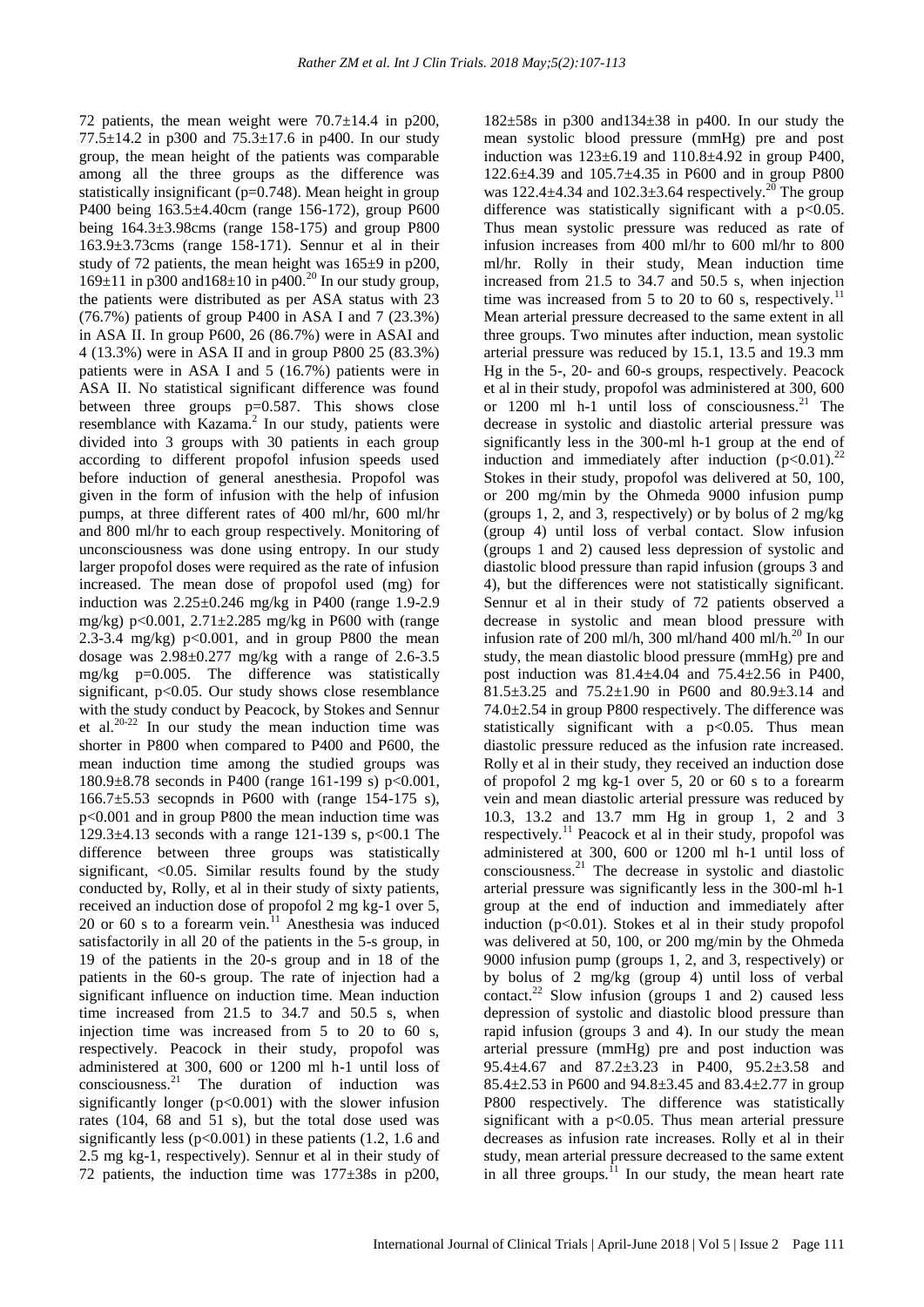(bpm) pre and post induction was 87.8±4.12 and 83.6±4.25 in P400, 88.2±3.48 and 83.8±3.65 in P600 and  $88.9\pm4.27$  and  $84.6\pm4.3$  in group P800 respectively. The difference was statistically insignificant with a p > 0.05. Similar results were found in the study conduct by Rolly et al in their study, heart rate change were also insignificant. In our study, the mean oxygen saturation (%) pre and post induction was  $99.3 \pm 0.94$  and  $98.3 \pm 1.18$ in P400, 98.8±1.13 and 98.0±1.65 in P600 and was 99.1 $\pm$ 0.94 and 98.2 $\pm$ 1.04 in group P800 respectively.<sup>11</sup> The difference was statistically insignificant p > 0.05. Thus infusion rate has less effect on oxygen saturation. Rolly et al in their study, apnoea of more than 10 s duration was seen frequently in all three groups, but the results suggest that the incidence was not influenced by the rate of injection.<sup>11</sup> Peacock in their study, the incidence of apnoea was also significantly less in the slower infusion group.<sup>21</sup>

#### **CONCLUSION**

We concluded that induction dose required for loss of consciousness increased with a faster rate of infusion while time for induction was shorter in P800 compared to P400 and P600, and the decrease in mean blood pressure was less after induction in P400. Propofol injection should be slow enough to prevent any hemodynamic deterioration in anesthesia induction

## **ACKNOWLEDGEMENTS**

I wish to thank my parents for their undivided support and interest. I would like to express my greatest gratitude to the people who have helped me and supported me throughout my project particularly to Dr Raja Waseem and Mr. Shamsul Afaq.

*Funding: No funding sources Conflict of interest: None declared Ethical approval: Not required*

### **REFERENCES**

- 1. Sebel PS, Lowdon JD. Propofol, a new intravenous anaesthetic. Anesthesiol. 1989;71:260-77.
- 2. Kazama T, Ikeda K, Morita K, Ikeda T, Kikura M, Sato S. Relation between initial blood distribution volume and propofol induction dose requirement. Anesthesiol. 2001;94:205-10.
- 3. Adachi YU, Watanabe K, Higuchi H, Satoh S. The determinants of propofol induction of anaesthesia dose. Anesth Analg. 2001;92:656-61.
- 4. Kazama T, Ikeda K, Morita K, Kikura M, Ikeda T, Kurita T, et al. Investigation of effective anesthesia induction doses using a wide range of infusion rates with undiluted and diluted propofol. Anesthesiol. 2000;92:1017–28.
- 5. Kazama T, Ikeda K, Morita K, Kikura M, Ikeda T, Kurita T, et al. A physiological model of induction of anaesthesia with propofol in sheep. 2. Model

analysis and implications for dose requirement. Br J Anaesth. 1997;79:505–13.

- 6. Larijani G, Gratz I, Afshar M, Jacobi AG. Clinical pharmacology of propofol:an intravenous anesthetic agent. DICP. 1989;23:743-9.
- 7. New awakening in anaesthesia-at a price. Lancet. 1987;8548:1469-70.
- 8. Propofol. Med Lett Drugs Ther. 1990;32:22.
- 9. Kanto J, Gepts E. Pharmacokinetic implications for the clinical use of propofol. Clin Pharmacokinet. 1989;17:308-26.
- 10. Wagner B, Berman S, Devitt P, O'Hara DA. Retrospective analysis of postoperative nausea and vomiting to determine antiemetic activity of droperidol added to propofol:a possible drug interaction. Pharmacotherapy. 1994;14:586-91.
- 11. Rolly G, Versichelen L, Huyghe L, Mungroop H. Effect of speed of injection on induction of Anesthesia using propofol. Bri J Anesth. 1985;57(8):743-6.
- 12. Liu SH, Wei W, Ding GN, Ke JD, Hong FX, Tian M. Relationship between depth of anesthesia and effect- site concentration of propofol during induction with the target- controlled infusion technique in elderly patients. Chin Med J (Engl). 2009;122(8):935-40.
- 13. Gillies GW, Lees NW. The effects of speed of injection on induction with propofol. A comparison with etomidate. Anaesthesia. 1989;44:386-88.
- 14. Rolly G, Versichelen L, Huyghe L, Mungroop H. Effects of speed of injection on induction of anaesthesia using propofol. Br J Anaesth. 1985;57:743-6.
- 15. Robinson B, Ebert T, O'Brien T, Colinco MD, Muzi M. Mechanisms whereby propofol mediates peripheral vasodilation in humans. Anesthesiol. 1997;86:64-72.
- 16. Langley M, Heel R. Propofol. A review of its pharmacodynamic and pharmacokinetic properties and use as an intravenous anaesthetic. Drugs. 1988;35:334-72.
- 17. Caleys MA, Gepts E, Camu F. Hemodynamic changes during anesthesia induced and maintained with propofol. Br J Anaesth. 1988;60:3- 9.
- 18. Tramer MR, Moore RA, McQuay HJ. Propofol and bradycardia:causation, frequency and severity. Br J Anaesth. 1997;78:642-51.
- 19. Ebert TJ, Muzi M, Berens R, Goff D, Kampine JP. Sympathetic response to induction of anesthesia in humans with propofol or etomidate. Anesthesiol. 1992;76:725-33.
- 20. Uzun S, Özkaya BA, Yilbaş OS, Ayhan B, Şahin A, Aypar U. Effects of different propofol injection speeds on blood pressure, dose, and time of induction. Turk J Med Sci. 2011;41(3):397-401.
- 21. Peacock JE, Lewis RP, Reilly CS, Nimmo WS. Effect of different rates of infusion of propofol for induction of anaesthesia in elderly patients. Br J Anaesth. 1990;65:346-52.